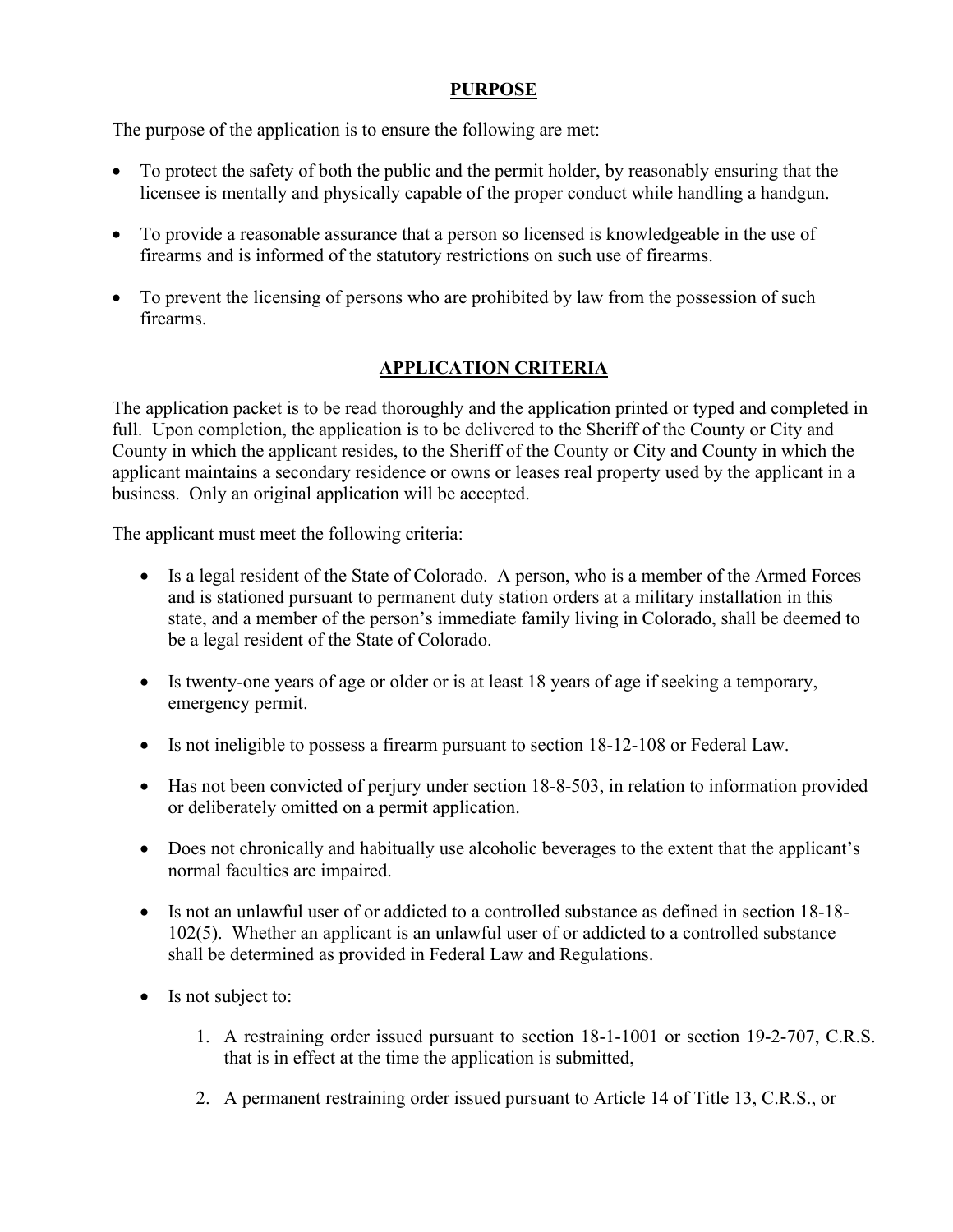- 3. A temporary restraining order issued pursuant to Article 14 of Title 13, C.R.S. that is in effect at the time the application is submitted.
- Demonstrates competence with a handgun by submitting:
	- 1. Evidence of experience with a firearm through participation in organized shooting competitions or current military service,
	- 2. Evidence that, at the time the application is submitted, the applicant is a certified instructor,
	- 3. Proof of honorable discharge from a branch of the United States Armed Forces within the three years preceding submittal of the application, or
	- 4. Proof of honorable discharge from a branch of the United States Armed Forces that reflects pistol qualifications obtained within the ten years preceding submittal of the application,
	- 5. A training certificate from a "handgun training class" (see definitions) obtained within the ten years preceding submittal of the application. The applicant shall submit the **original training certificate** or a photocopy thereof that includes the **original signature** of the class instructor. In obtaining a training certificate from a handgun training class, the applicant shall have discretion in selecting which handgun training class to complete; however, a personally attended class given by a "certified instructor" is required. Internet-based training where no direct contact with an instructor, firearms, or physical environment is insufficient.

# **POLICY**

The issuing County Sheriff's Office will conduct criminal history background investigations on all applicants, to include queries of national, state, and local databases and issue or deny a permit within 90 days of receiving a completed application. If the applicant resides in a municipality or town, the Sheriff **shall** consult with the police department of the municipality or town in which the applicant resides, and the Sheriff may consult with other local law enforcement agencies. Regardless of whether an applicant meets the criteria in the previous section, if the Sheriff has a reasonable belief that documented previous behavior by the applicant makes it likely the applicant will present a danger to self or others if the applicant receives a permit to carry a concealed handgun, the Sheriff may deny the permit. Accordingly, a permit routinely will be denied to a person:

- Ineligible to possess a firearm pursuant to C.R.S. (Colorado Revised Statutes) 18-12-108, having been convicted of a felony offense, or convicted of an attempt or conspiracy to commit a felony, under Colorado or any other state's law or under federal law, or having any unresolved felony charges pending under the laws of this state, any other state, or the United States.
- Convicted of perjury under C.R.S. 18-8-503.
- Previously convicted of third degree assault as described in C.R.S. 18-3-204, misdemeanor third degree sexual assault as described in C.R.S. 18-3-404, misdemeanor child abuse as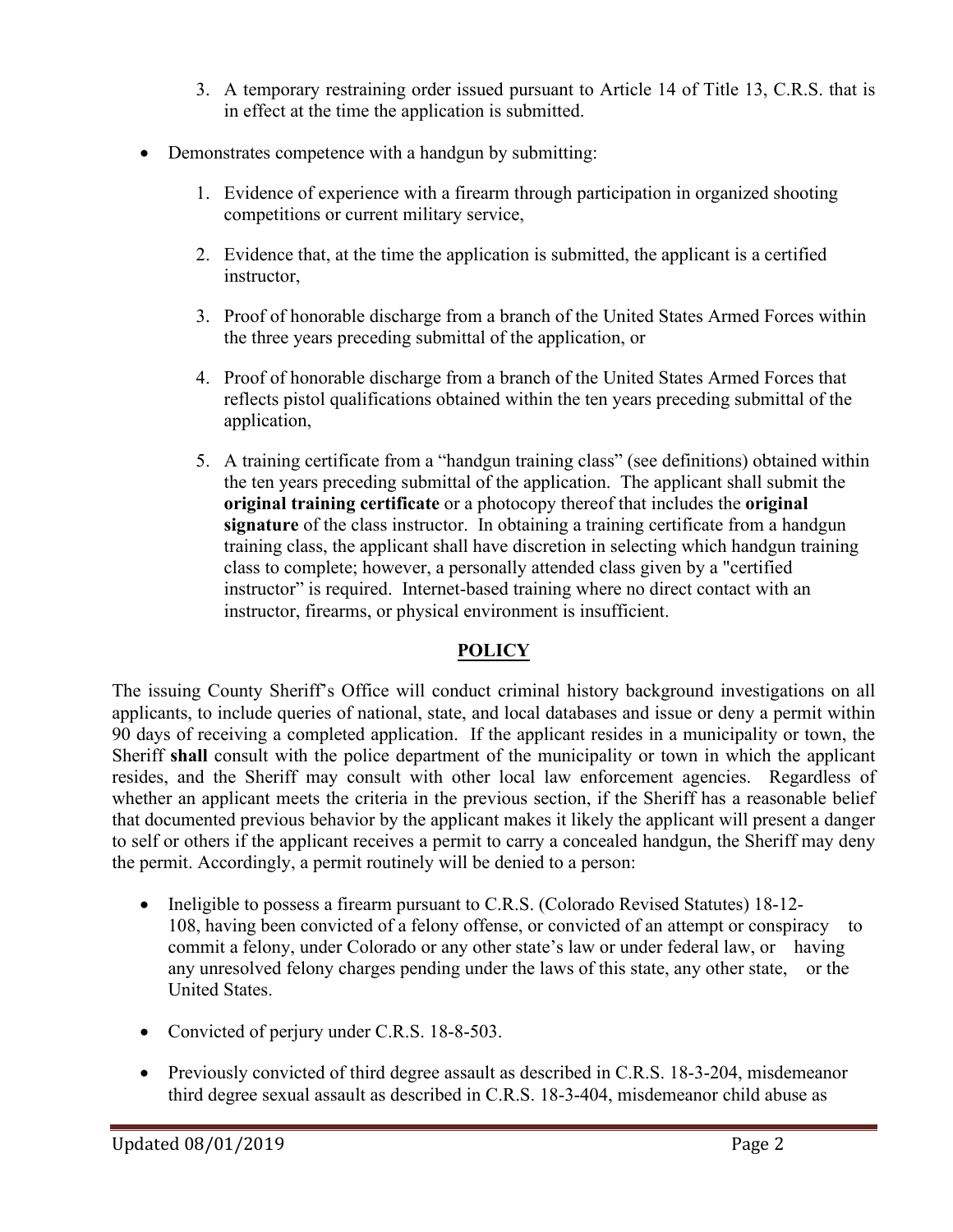described in C.R.S. 18-6-401, or any municipal ordinance or law of any other state or the United States that includes similar elements, where the offense involved domestic violence as defined in Code of Federal Regulations, subpart 178.11 and does not have any such unresolved charges pending under the laws of this state, any other state, or the United States.

- Is the subject of an outstanding warrant for arrest.
- Has been adjudicated a juvenile delinquent pursuant to Article 2 of Title 19, C.R.S., or similar laws of any other state for an act that would have constituted a felony had the applicant been an adult at the time of the commission of the act, and does not have any unresolved charges for such an act pending under the laws of this state, any other state, or the United States.
- Is the subject of any valid restraining or emergency protection order, temporary or permanent, issued pursuant to C.R.S. 18-1-1001 or Section 19-2-707, C.R.S. that is in effect at the time the application is submitted.
- Who is an unlawful user of or addicted to any controlled substance as defined in section 102 of the Controlled Substances Act (21 U.S.C. 802).
- Chronically and habitually uses alcoholic beverages to the extent that the applicant's normal faculties are impaired. It shall be presumed that an applicant chronically and habitually uses alcoholic beverages to the extent that the applicant's normal faculties are impaired if the applicant has been committed as an alcoholic pursuant to C.R.S. 25-1-310 or 25-1-311 or has had two or more alcohol-related convictions or revocations under C.R.S. 42-4-1301 (1) or (2) or 42-2-126, or any law of another state that has similar elements, within the ten-year period immediately preceding the date on which the permit application is submitted. The prohibition specified shall not apply to an applicant who provides an affidavit, signed by a professional counselor who is licensed pursuant to Article 43 of Title 12, C.R.S. and specializes in alcohol addiction, stating that the applicant has been evaluated by the counselor and has been determined to be a recovering alcoholic who has refrained from using alcohol for at least three years; except it shall apply if the person was ever involuntarily committed as an alcoholic.
- Has been adjudicated mentally defective, which includes having been adjudicated incompetent to manage their own affairs, or has been committed to a mental institution.

## **TRAINING REQUIREMENTS**

The applicant must demonstrate competence with a handgun by submitting the following:

- 1. Evidence of experience with a firearm through participation in organized shooting competitions or current military service.
- 2. Evidence that, at the time the application is submitted, the applicant is a certified instructor.
- 3. Proof of honorable discharge from a branch of the United States Armed Forces within the three years preceding submittal of the application.
- 4. Proof of honorable discharge from a branch of the United States Armed Forces that reflects pistol qualifications obtained within the ten years preceding submittal of the application.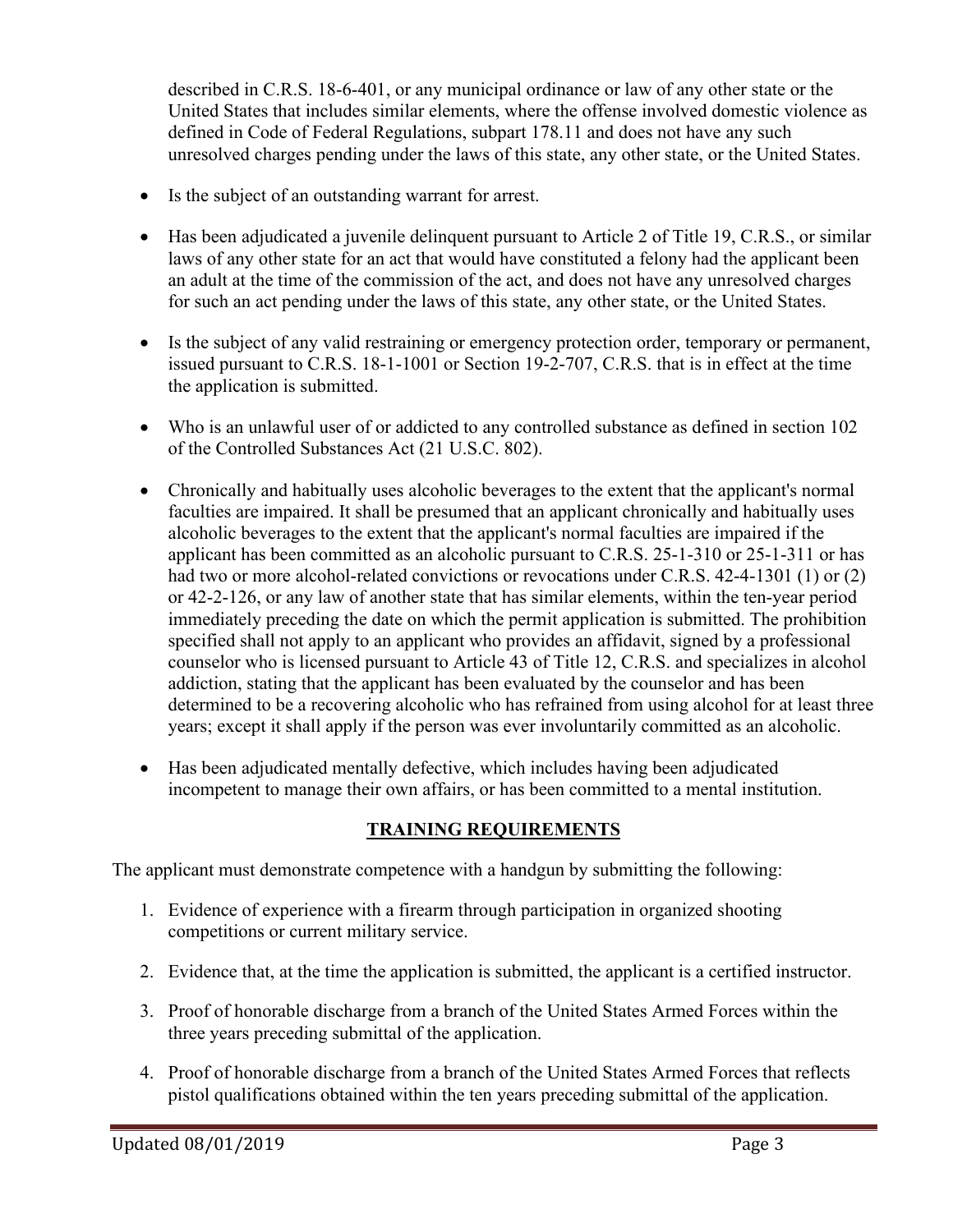- 5. A certificate showing retirement from a Colorado Law Enforcement Agency that reflects pistol qualifications obtained within the ten years preceding submittal of the application.
- 6. A training certificate from a "handgun training class" (see definitions) obtained within the ten years preceding submittal of the application. The applicant shall submit the original training certificate or a photocopy thereof that includes the original signature of the class instructor. In obtaining a training certificate from a handgun training class, the applicant shall have discretion in selecting which handgun training class to complete; however, a personally attended class given by a "certified instructor" is required. Internet-based training where no direct contact with an instructor, firearms, or physical environment is insufficient.

## **CONDUCT**

A permittee, in compliance with the terms of a permit, may carry a concealed handgun as allowed by State Law. The permittee shall carry the permit, together with valid photo identification, at all times during which the permittee is in actual possession of a concealed handgun and shall produce both documents upon demand by a law enforcement officer. Failure to produce a permit upon demand by a law enforcement officer raises a rebuttable presumption that the person does not have a permit. Failure to carry and produce a permit and valid photo identification upon demand is a Class 1 Petty Offense.

A person who may lawfully possess a handgun or carry a handgun under the following circumstances without obtaining a permit and the handgun shall not be considered concealed:

- 1. The handgun in possession of a person who is in a private automobile or in some other private means of conveyance and who carries the handgun for a legal use, including self-defense.
- 2. The handgun is in the possession of a person who is legally engaged in hunting activities within the state of Colorado.

### **CARRY RESTRICTIONS**

A permit to carry a concealed handgun authorizes the permittee to carry a concealed handgun in all areas of the state except as specifically limited as follows:

- 1. A person may not carry a concealed handgun into a place where the carrying of firearms is prohibited by Federal Law,
- 2. A person may not carry a concealed handgun on to the real property, or into any improvements erected thereon, of a public elementary, middle, junior high or high school,
- 3. A person may not carry a concealed handgun into a public building at which security personnel and electronic weapons screening devices are permanently in place,
- 4. A person may not carry a concealed handgun where a private property owner, private tenant, private employer or private business entity disallow.

# **PERMIT FEE**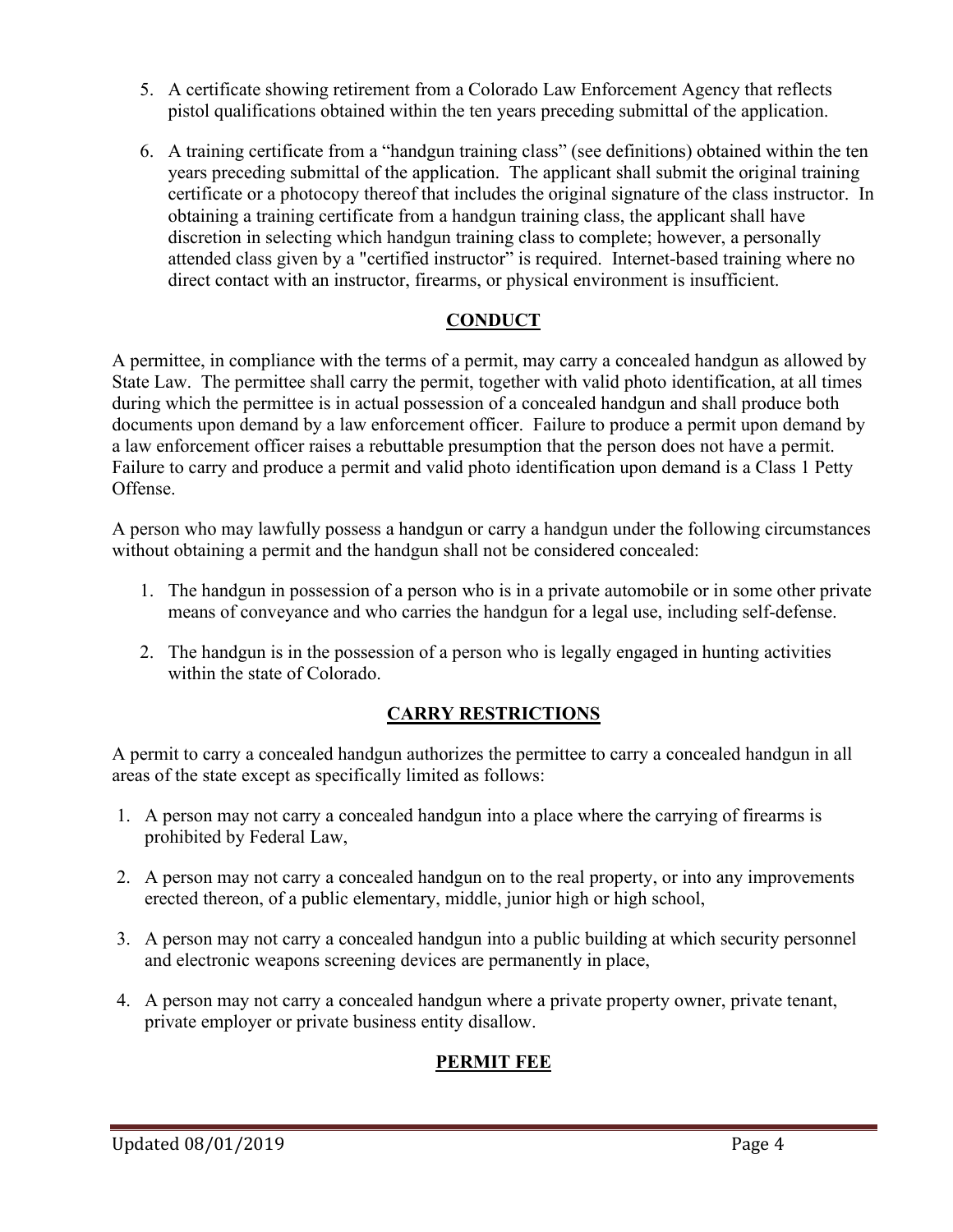A \$132.50 fee must accompany the application. This fee shall be paid in the form of credit card, cash, cashier's check, personal check, or money order made payable to Larimer County Sheriff's Office.

## **This fee is non-refundable in the event the permit is not issued.**

## **EXPIRATION PERIOD**

This permit is valid for a period of five years after the date of issuance and may be renewed as provided in C.R.S. section 18-12-211. A permit issued pursuant to this part, including temporary emergency permits issued pursuant to Section 18-12-209 is effective in all areas of the state, except as otherwise provided in Section 18-12-214.

## **RENEWAL**

Within 120 days prior to the expiration of a permit, the permittee may obtain a renewal form from the Sheriff of the county in which the permittee resides or from the Sheriff of the county or city and county in which the permittee maintains a secondary residence or owns or leases real property used by the permittee in a business and renew the permit by submitting to the Sheriff a completed renewal form, a notarized affidavit stating that the permittee remains qualified pursuant to the criteria specified and the submittal of a \$53.00 renewal processing fee to the Sheriff to conduct a NICS check and a criminal history records check of the Bureau's files.

A permittee who fails to file a renewal form on or before the permit expiration date may renew the permit by paying a late fee of \$12.00 in addition to the above mentioned renewal fees. No permit shall be renewed six months or more after its expiration date and the permit shall be deemed permanently expired. A person whose permit has permanently expired may reapply by submitting a new application and the required fees.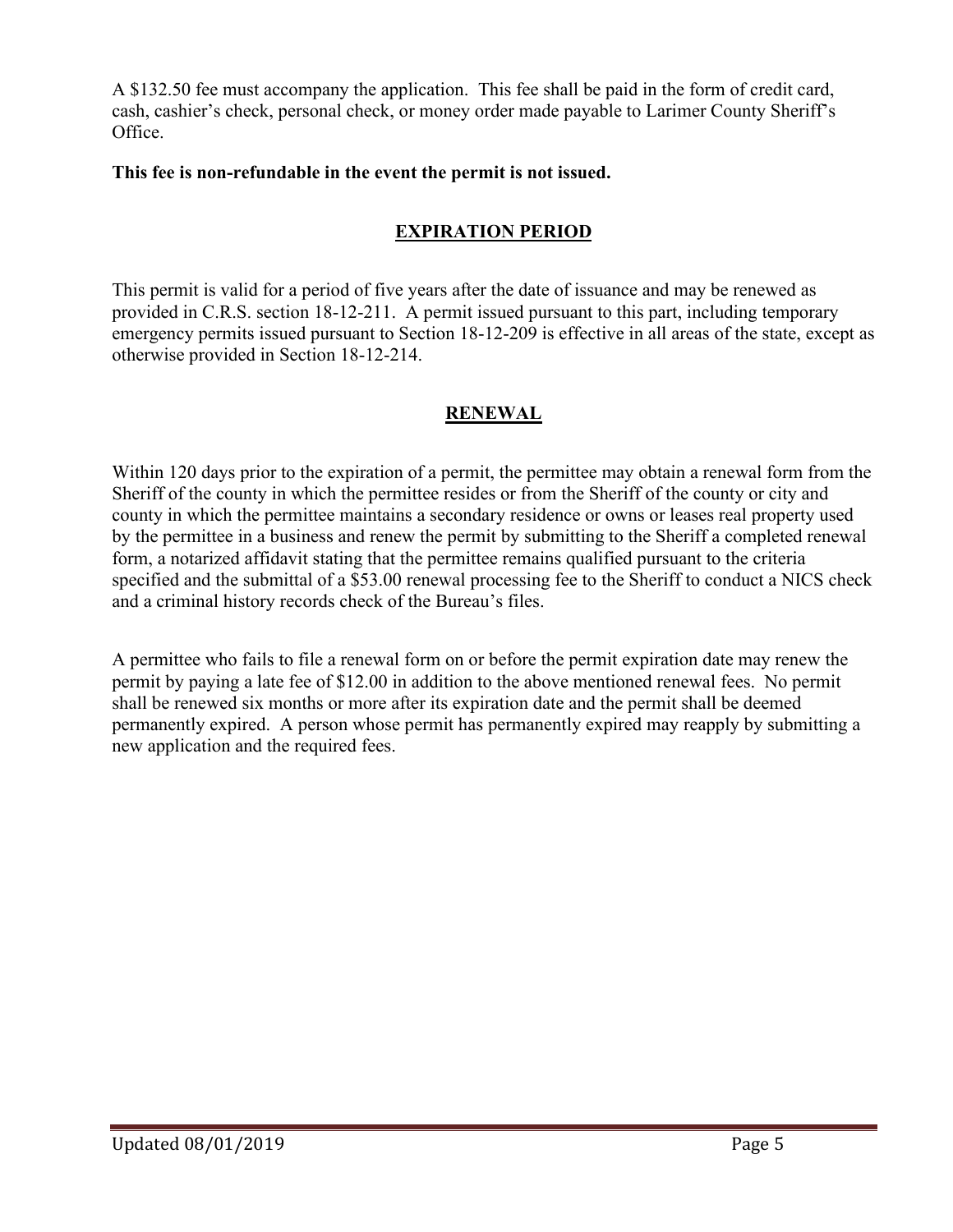# **PERMIT REVOCATION/DENIAL**

Any peace officer in the state of Colorado may confiscate any concealed handgun permit issued by the issuing Sheriff's Office for delivery to the issuing Sheriff, when the peace officer has reasonable suspicion that the permit holder falls into a category for which the permit would not have been issued initially or would present a danger to himself or herself or others if the permit holder retains the permit. *The issuing Sheriff will determine whether to revoke the permit.* The revocation of the permit may be appealed directly to the Sheriff if the permit holder believes the permit was unfairly confiscated and/or revoked.

Any arrest for drug violations; or any alcohol or controlled substance abuse may result in suspension of the permit pending legal action on the matter. Any convictions for these charges may result in revocation of the permit.

If the applicant fails to qualify under the criteria listed in section 18-12-203 (1) or that the applicant would be a danger as described in section 18-12-203 (2) and the Sheriff denies the permit application, he or she shall notify the applicant in writing, stating the grounds for denial and informing the applicant of the right to seek a second review of the application by the Sheriff, to submit additional information for the record, and to seek judicial review pursuant to section 18-12-207.

# **TEMPORARY EMERGENCY PERMITS**

A Sheriff may issue a temporary emergency permit to carry a concealed handgun to a person whom the Sheriff has reason to believe may be in immediate danger. A person shall submit to the Sheriff of the county in which the person resides or in which the circumstances giving rise to the emergency exist the items specified in C.R.S. 18-12-205; except that an applicant for a temporary emergency permit need not submit documentary evidence demonstrating competence with a handgun. In addition to the above requirement, the applicant must also provide a notarized letter to the Sheriff outlining the circumstances in which he/she feels they are in immediate danger.

The applicant must be eighteen years of age or older.

The applicant shall submit a temporary permit application fee of \$46.50 to the Sheriff to conduct a NICS check and a statewide fingerprint check.

A temporary emergency permit is valid for a period of 90 days after the date of issuance. Prior to or within 10 days after expiration, the permit holder may renew 1 time for an additional 90 days for a fee of \$20. (Exception: A person under the age of 21 may renew repeatedly until they reach the age of 21.)

A temporary emergency permit holder interested in the 5-year permit must apply for that permit separately. A 5-year permit requires a nationwide FBI background check.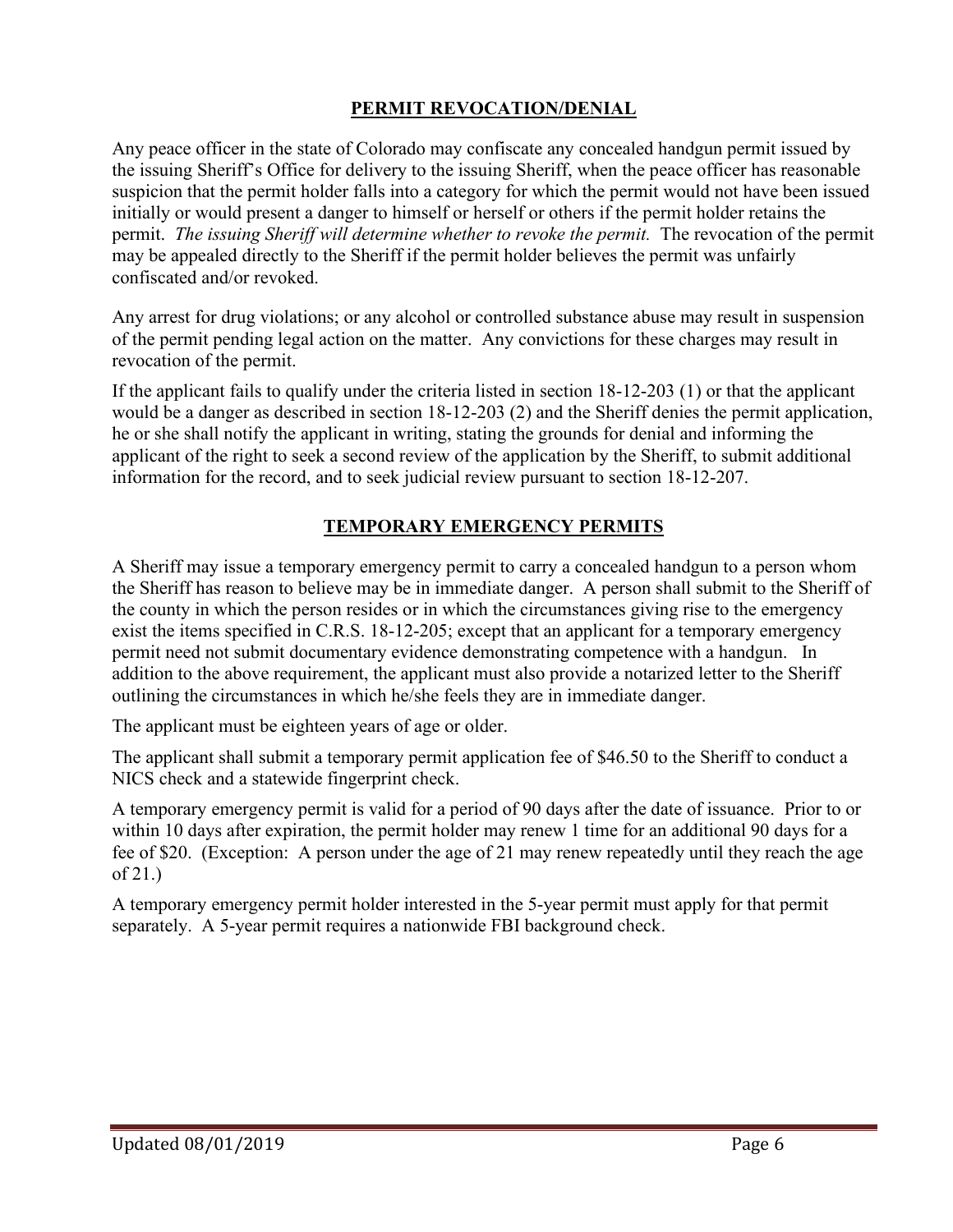## **MAINTENANCE OF PERMIT - ADDRESS CHANGE - INVALIDITY OF PERMIT**

Within 30 days after a permittee changes the address specified on his or her permit or three business days after his or her permit is lost, stolen or destroyed, the permittee shall notify the issuing Sheriff of the change of address or permit loss, theft, or destruction. Failure to notify the Sheriff is a Class 1 Petty Offense.

If a permit is lost, stolen or destroyed the permit is automatically invalid. The person to whom the permit was issued may obtain a duplicate upon submittal of a notarized statement to the issuing Sheriff that the permit was lost, stolen or destroyed. The replacement fee for lost/destroyed is \$12.00. The fee is waived for stolen permits if a police report number is provided.

## **RECIPROCITY**

Some states may honor your permit. As this information is determined, it will be posted/updated on the Colorado Bureau of Investigation's web site: <https://www.colorado.gov/pacific/cbi/chpreciprocity>

## **DATABASES**

Each Sheriff shall maintain a list of permit holders. Information may only be shared with another criminal justice agency upon request for law enforcement purposes or for the purpose of determining the validity of the permit.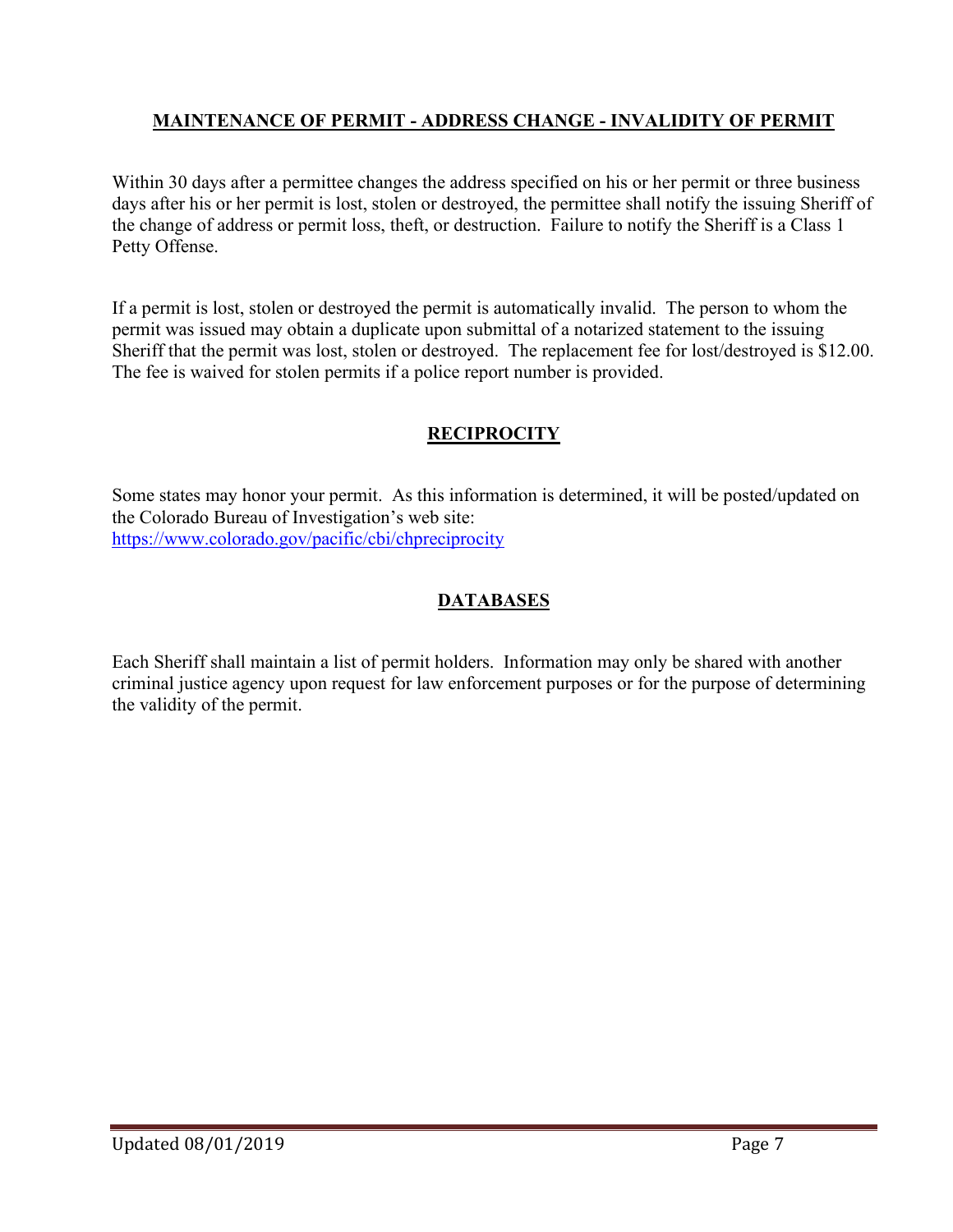### **COLORADO REVISED STATUTES REGARDING DEADLY PHYSICAL FORCE AND CARRYING CONCEALED HANDGUNS**

### *18-1-704 Use Of Physical Force In Defense Of A Person*

1. Except as provided in subsections (2) and (3) of this section, a person is justified in using physical force upon another person in order to defend himself or a third person from what he reasonably believes to be the use or imminent use of unlawful physical force by that other person, and he may use a degree of force which he reasonably believes to be necessary for that purpose.

2. Deadly physical force may be used only if a person reasonably believes a lesser degree of force is inadequate and:

 a)The actor has reasonable grounds to believe, and does believe, that he or another person is in imminent danger of being killed or of receiving great bodily injury; or

 b)The other person is using or reasonably appears about to use physical force against an occupant of a dwelling or business establishment while committing or attempting to commit burglary as defined in sections 18-4-202 to 18-4-204; or

 c)The other person is committing or reasonably appears about to commit kidnapping as defined in section 18-3-301 or 18-3-302, robbery as defined in section 18-4-301 or 18-4-302, sexual assault as set forth in section 18-3-402 or in section 18-3-403 as it existed prior to July 1, 2000, or assault as defined in sections 18-3-202 or 18-3-203.

3. Notwithstanding the provisions of subsection (1) of this section, a person is not justified in using physical force if: a)With intent to cause bodily injury or death to another person, he provokes the use of unlawful physical force by that other person; or

 b)He is the initial aggressor, except that his use of physical force upon another person under the circumstances is justifiable if he withdraws from the encounter and effectively communicates to the other person his intent to do so, but the latter nevertheless continues or threatens the use of unlawful physical force; or

 c)The physical force involved is the product of a combat by agreement not specifically authorized by law. 4. In a case in which the defendant is not entitled to a jury instruction regarding self-defense as an affirmative defense, the court shall allow the defendant to present evidence, when relevant, that he or she was acting in self-defense. If the defendant presents evidence of self-defense, the court shall instruct the jury with a self-defense law instruction. The court shall instruct the jury that it may consider the evidence of self-defense in determining whether the defendant acted recklessly, with extreme indifference, or in a criminally negligent manner. However, the self-defense law instruction shall not be an affirmative defense instruction and the prosecuting attorney shall not have the burden of disproving self-defense. This section shall not apply to strict liability crimes.

#### *18-1-704.5 Use Of Deadly Physical Force Against An Intruder ("Make My Day law")*

1. The general assembly hereby recognizes that the citizens of Colorado have a right to expect absolute safety within their own homes.

2. Notwithstanding the provisions of section 18-1-704, any occupant of a dwelling is justified in using any degree of physical force, including deadly physical force, against another person when that other person has made an unlawful entry into the dwelling, and when the occupant has a reasonable belief that such other person has committed a crime in the dwelling in addition to the uninvited entry, or is committing or intends to commit a crime against a person or property in addition to the uninvited entry, and when the occupant reasonably believes that such other person might use any physical force, no matter how slight, against any occupant.

3. Any occupant of a dwelling using physical force, including deadly physical force, in accordance with the provisions or subsection (2) of this section shall be immune from criminal prosecution for the use of such force.

4. Any occupant of a dwelling using physical force, including deadly physical force, in accordance with the provisions of subsection (2) of this section shall be immune from any civil liability for injuries or death resulting from the use of such force.

#### *18-1-705 Use Of Physical Force In Defense Of Premises*

A person in possession or control of any building, realty, or other premises, or a person who is licensed or privileged to be thereon, is justified in using reasonable and appropriate physical force upon another person when and to the extent that it is reasonably necessary to prevent or terminate what he reasonably believes to be the commission or attempted commission of an unlawful trespass by the other person in or upon the building, realty, or premises.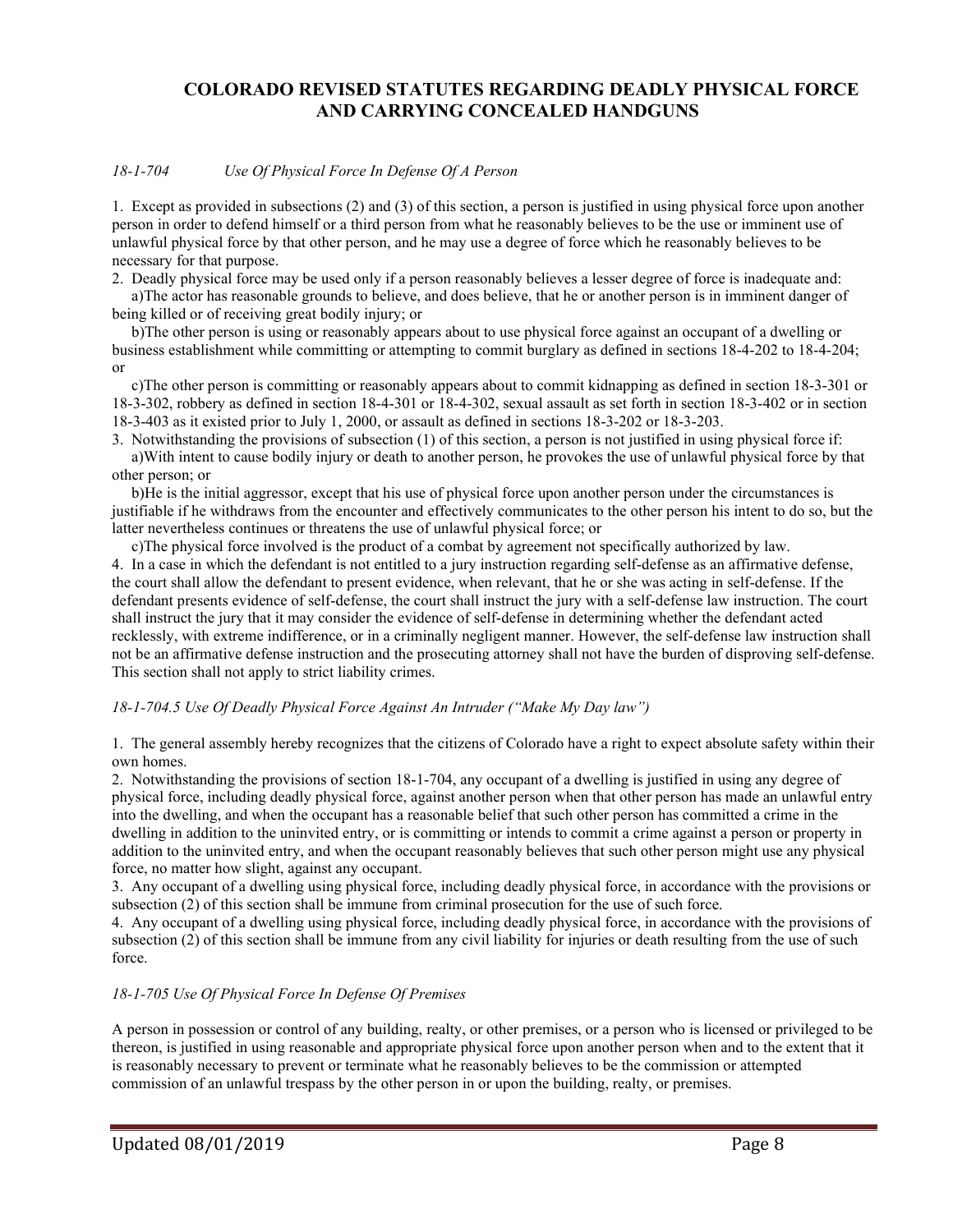However, he may use deadly force only in defense of himself or another as described in section 18-1-704, or when he reasonably believes it necessary to prevent what he reasonably believes to be an attempt by the trespasser to commit first degree arson.

### *18-1-706 Use of Physical Force in Defense of Property*

A person is justified in using reasonably and appropriate physical force upon another person when and to the extent that he reasonably believes it necessary to prevent what he reasonably believes to be an attempt by the other person to commit theft, criminal mischief, or criminal tampering involving property, but he may use deadly physical force under these circumstances only in defense of himself or another as described in section 18-1-704.

### *18-1-707 Use Of Physical Force In Making An Arrest Or In Preventing An Escape*

1. Except as provided in subsection (2) of this section, a peace officer is justified in using reasonable and appropriate physical force upon another person when and to the extent that he reasonably believes it necessary:

 a)To effect an arrest or to prevent the escape from custody of an arrested person unless he knows that the arrest is unauthorized; or

 b)To defend himself or a third person from what he reasonably believes to be the use or imminent use of physical force while effecting or attempting to effect such an arrest or while preventing or attempting to prevent such an escape.

2. A peace officer is justified in using deadly physical force upon another person for a purpose specified in subsection (1) of this section only when he reasonably believes that it is necessary:

 a)To defend himself or a third person from what he reasonably believes to be the use or imminent use of deadly physical force; or

b)To effect an arrest, or to prevent the escape from custody, of a person whom he reasonably believes:

 (I)Has committed or attempted to commit a felony involving the use or threatened use of a deadly weapon; or (II)Is attempting to escape by the use of a deadly weapon; or

 (III) Otherwise indicates, except through a motor vehicle violation, that he is likely to endanger human life or to inflict serious bodily injury to another unless apprehended without delay.

3. Nothing in subsection (2)(b) of this section shall be deemed to constitute justification for reckless or criminally negligent conduct by a peace officer amounting to an offense against or with respect to innocent persons whom he is not seeking to arrest or retain in custody.

4. For purposes of this section, a reasonable belief that a person has committed an offense means a reasonable belief in facts or circumstances, which if true would in law constitute an offense. If the believed facts or circumstances would not in law constitute an offense, an erroneous though not unreasonable belief that the law is otherwise does not render justifiable the use of force to make an arrest or to prevent an escape from custody. A peace officer who is effecting an arrest pursuant to a warrant is justified in using the physical force prescribed in subsections (1) and (2) of this section unless the warrant is invalid and is known by the officer to be invalid.

5. Except as provided in subsection (6) of this section, a person who has been directed by a peace officer to assist him to effect an arrest or to prevent an escape from custody is justified in using reasonable and appropriate physical force when and to the extent that he reasonably believes that force to be necessary to carry out the peace officer's direction, unless he knows that the arrest or prospective arrest is not authorized.

6. A person who has been directed to assist a peace officer under circumstances specified in subsection (5) of this section may use deadly physical force to effect an arrest or to prevent an escape only when:

 a)He reasonably believes that force to be necessary to defend himself or a third person from what he reasonably believes to be the use or imminent use of deadly physical force; or

 b)He is directed or authorized by the peace officer to use deadly physical force and does not know, if that happens to be the case, that the peace officer himself is not authorized to use deadly physical force under the circumstances.

7. A private person acting on his own account is justified in using reasonable and appropriate physical force upon another person when and to the extent that he reasonably believes it necessary to effect an arrest, or to prevent the escape from custody of an arrested person who has committed an offense in his presence; but he is justified in using deadly physical force for the purpose only when he reasonably believes it necessary to defend himself or a third person from what he reasonably believes to be the use or imminent use of deadly physical force.

8. A guard or peace officer employed in a detention facility is justified:

 a)In using deadly physical force when he reasonably believes it necessary to prevent the escape of a prisoner convicted of, charged with, or held for a felony, or confined under the maximum security rules of any detention facility as such facility is defined in subsection (9) of this section.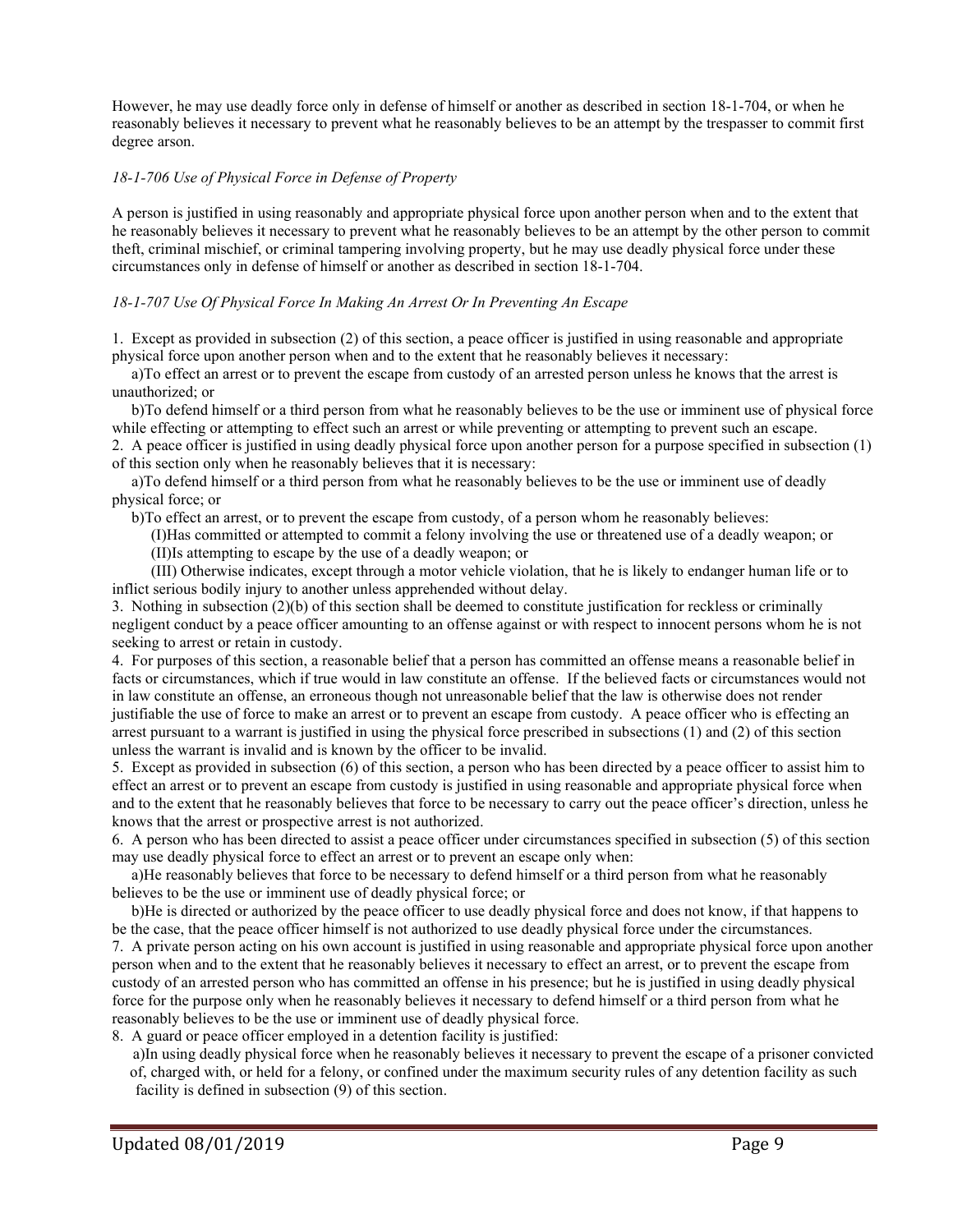b)In using reasonable and appropriate physical force, but not deadly physical force, in all other circumstances when and to the extent that he reasonably believes it necessary to prevent what he reasonably believes to be the escape of a prisoner from a detention facility.

9. "Detention facility" as used in subsection (8) of this section means any place maintained for the confinement, pursuant to law, of persons charged with or convicted of an offense, held pursuant to the "Colorado Children's Code," held for extradition, or otherwise confined pursuant to an order of a court.

*18-12-105 Unlawfully Carrying A Concealed Weapon - Unlawful Possession Of Weapons*

1. A person commits a class 2 misdemeanor if such person knowingly and unlawfully:

a)Carries a knife concealed on or about his or her person; or

b)Carries a firearm concealed on or about his or her person; or

 c)Without legal authority, carries, brings, or has in such person's possession a firearm or any explosive, incendiary, or other dangerous device on the property of or within any building in which the chambers, galleries, or offices of the general assembly, or either house thereof, are located, or in which a legislative hearing or meeting is being or is to be conducted, or in which the official offices of any member, officer, or employee of the general assembly is located.

d)(Deleted by amendment, L. 93, p. 964, § 1, effective July 1, 1993)

2. It shall not be an offense if the defendant was:

 a)A person in his or her own dwelling or place of business or on property owned or under his or her control at the time of the act of carrying; or

 b)A person in a private automobile or other private means of conveyance who carries a weapon for lawful protection of such person's or another person's property while traveling; or

 c)A person who, at the time of carrying a concealed weapon, held a valid written permit to carry a concealed weapon issued pursuant to section 18-12-105.1 as it existed prior to its repeal, or, if the weapon involved was a handgun, held a valid permit to carry a concealed handgun or a temporary emergency permit issued pursuant to part 2 of this article; except that it shall be an offense under this section if the person was carrying a concealed handgun in violation of the provisions of section 18-12-214; or

 d)A peace officer, as described in section 16-2.5-101, C.R.S., when carrying a weapon in conformance with the policy of the employing agency as provided in section 16-2.5-101(2), C.R.S.; or

e)(Deleted by amendment, L. 2003, p. 1624, § 46, effective August 6, 2003.)

 f)A United States probation officer or a United States pretrial services officer while on duty and serving in the state of Colorado under the authority of rules and regulations promulgated by the judicial conference of the United States.

#### *18-12-105.5 Unlawfully Carrying A Weapon - Unlawful Possession Of Weapons - School, College, Or University Grounds*

1. A person commits a class 6 felony if such person knowingly and unlawfully and without legal authority carries, brings, or has in such person's possession a deadly weapon as defined in section [18-1-901](http://www.michie.com/colorado/lpext.dll?f=FifLink&t=document-frame.htm&l=jump&iid=COCODE&d=18-1-901&sid=73c12f07.334cadc6.0.0#JD_18-1-901) (3) (e) in or on the real estate and all improvements erected thereon of any public or private elementary, middle, junior high, high, or vocational school or any public or private college, university, or seminary, except for the purpose of presenting an authorized public demonstration or exhibition pursuant to instruction in conjunction with an organized school or class, for the purpose of carrying out the necessary duties and functions of an employee of an educational institution that require the use of a deadly weapon, or for the purpose of participation in an authorized extracurricular activity or on an athletic team.

2. (Deleted by amendment, L. 2000, p. 709, § 45, effective July 1, 2000.)

3. It shall not be an offense under this section if:

 a)The weapon is unloaded and remains inside a motor vehicle while upon the real estate of any public or private college, university, or seminary; or

 b)The person is in that person's own dwelling or place of business or on property owned or under that person's control at the time of the act of carrying; or

 c)The person is in a private automobile or other private means of conveyance and is carrying a weapon for lawful protection of that person's or another person or property while traveling; or

 d)The person, at the time of carrying a concealed weapon, held a valid written permit to carry a concealed weapon issued pursuant to section 18-12-105.1 as said section existed prior to its repeal; except that it shall be an offense under this section if the person was carrying a concealed handgun in violation of the provisions of section 18-12-214 (3); or

 d.5) The weapon involved was a handgun and the person held a valid permit to carry a concealed handgun or a temporary emergency permit issued pursuant to part 2 of this article; except that it shall be an offense under this section if the person was carrying a concealed handgun in violation of the provisions of section 18-12-214 (3); or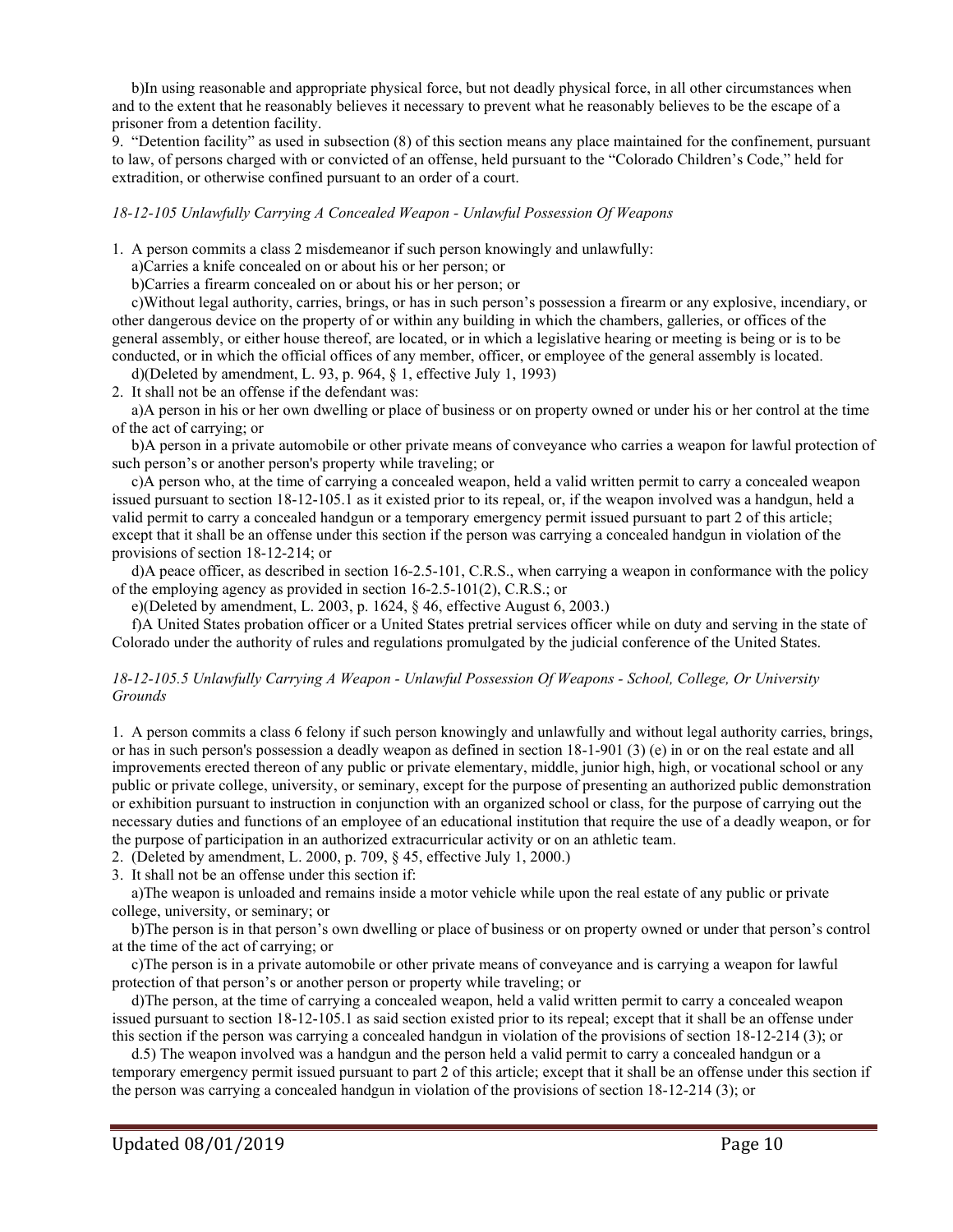e)The person is a peace officer, as described in section 16-2.5-101, C.R.S., when carrying a weapon in conformance with the policy of the employing agency as provided in section 16-2.5-101(2), C.R.S.; or

f) and g)(Deleted by amendment, L. 2003, p. 1626, § 51, effective August 6, 2003.)

 h)The person has possession of the weapon for use in an educational program approved by a school which program includes, but shall not be limited to, any course designed for the repair or maintenance of weapons.

#### *18-12-106 Prohibited Use of Weapons*

1. A person commits a class 2 misdemeanor if:

a)He knowingly and unlawfully aims a firearm at another person; or

b)Recklessly or with criminal negligence he discharges a firearm or shoots a bow and arrow; or

 c)He knowingly sets a loaded gun, trap, or device designed to cause an explosion upon being tripped or approached, and leaves it unattended by a competent person immediately present; or

 d)The person has in his or her possession a firearm while the person is under the influence of intoxicating liquor or of a controlled substance, as defined in section 12-22-303 (7), C.R.S. Possession of a permit issued under section 18-12- 105.1, as it existed prior to its repeal, or possession of a permit or a temporary emergency permit issued pursuant to part 2 of this article is no defense to a violation of this subsection (1).

 e)He knowingly aims, swings, or throws a throwing star or nunchaku as defined in this paragraph (e) at another person, or he knowingly possesses a throwing star or nunchaku in a public place except for the purpose of presenting an authorized public demonstration or exhibition or pursuant to instruction in conjunction with an organized school or class. When transporting throwing stars or nunchaku for a public demonstration or exhibition or for a school or class, they shall be transported in a closed, non-accessible container. For purposes of this paragraph (e) "nunchaku" means an instrument consisting of two sticks, clubs, bars, or rods to be used as handles, connected by a rope, cord, wire, or chain, which is in the design of a weapon used in connection with the practice of a system of self-defense, and "throwing star" means a disk having sharp radiating points or any disk-shaped bladed object which is hand-held and thrown and which is in the design of a weapon used in connection with the practice of a system of self-defense.

#### *18-12-110 Forfeiture of Firearms*

Upon the motion of the prosecuting attorney after the conviction of a defendant, the court may order the forfeiture of any firearms which were used by the defendant during the course of the criminal episode which gave rise to said conviction as an element of sentencing or as a condition of probation or of a deferred sentence. Firearms forfeited under this section shall be disposed of pursuant to section 16-13-311, C.R.S.

#### *18-12-213 Reciprocity*

1. A permit to carry a concealed handgun or a concealed weapon that is issued by a state that recognizes the validity of permits issued pursuant to this part 2 shall be valid in this state in all respects as a permit issued pursuant to this part 2 if the permit is issued to a person who is:

a) Twenty-one years of age or older; and

b) (I) A resident of the state that issued the permit, as demonstrated by the address stated on a valid picture

identification that is issued by the state that issued the permit and is carried by the permit holder; or

 (II) A resident of Colorado for no more than ninety days, as determined by the date of issuance on a valid picture identification issued by Colorado and carried by the permit holder.

2. For purposes of this section, a "valid picture identification" means a driver's license or a state identification issued in lieu of a driver's license.

#### *18-12-214 Authority granted by permit - carry restrictions.*

1. (a) A permit to carry a concealed handgun authorizes the permittee to carry a concealed handgun in all areas of the state, except as specifically limited in this section. A permit does not authorize the permittee to use a handgun in a manner that would violate a provision of state law. A local government does not have authority to adopt or enforce an ordinance or resolution that would conflict with any provision of this part

 b) A peace officer may temporarily disarm a permittee, incident to a lawful stop of the permittee. The peace office shall return the handgun to the permittee prior to discharging the permittee from the scene.

2. A permit issued pursuant to this part 2 does not authorize a person to carry a concealed handgun into a place where the carrying of firearms is prohibited by federal law.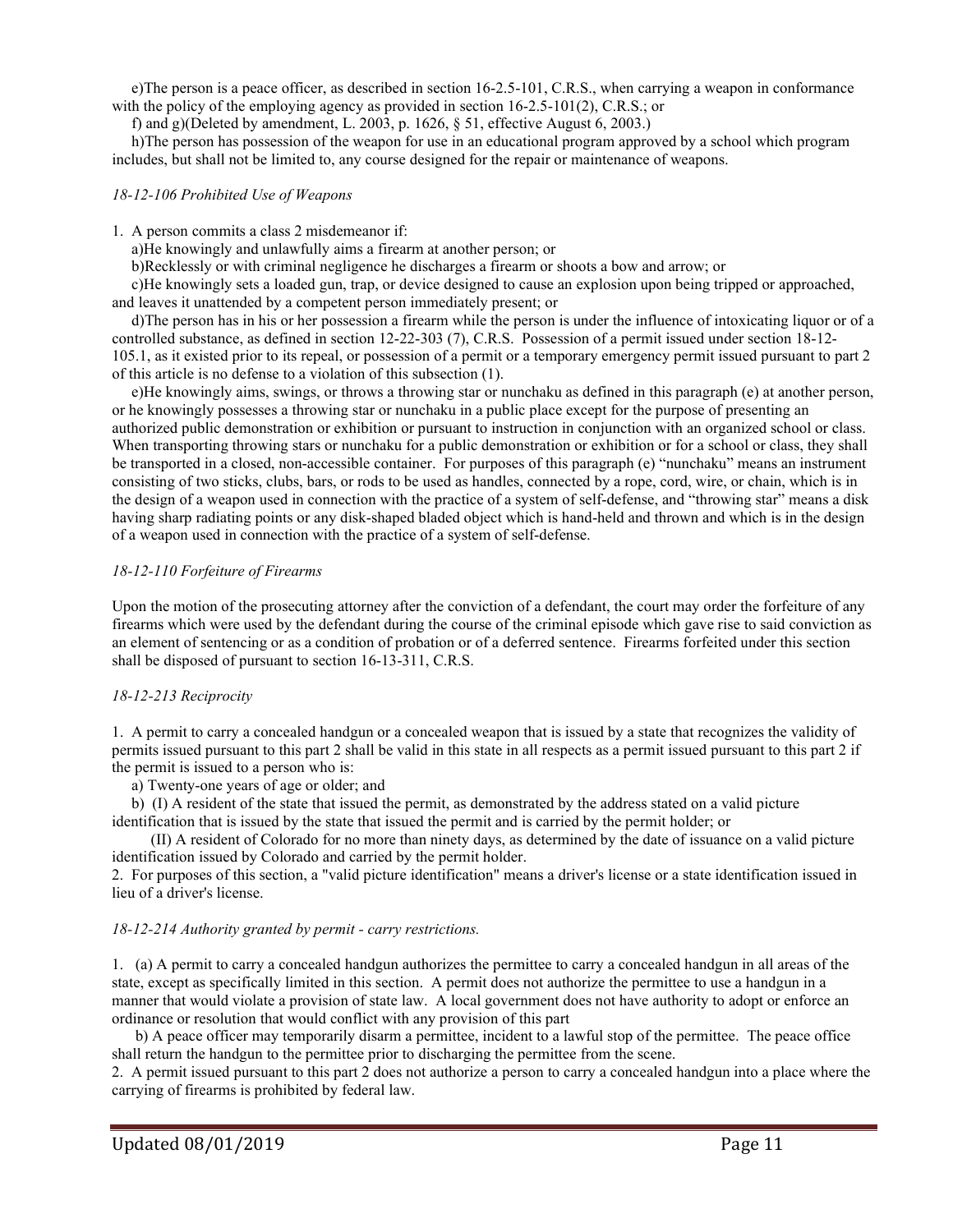3. A permit issued pursuant to this part 2 does not authorize a person to carry a concealed handgun onto the real property, or into any improvements erected thereon, of a public elementary, middle, junior high, or high school; except that:

 a) A permittee may have a handgun on the real property of the public school so long as the handgun remains in his or her vehicle and, if the permittee is not in the vehicle, the handgun is in a compartment within the vehicle and the vehicle is locked.

 b) A permittee who is employed or retained by contract by a school district as a school security officer may carry a concealed handgun onto the real property, or into any improvement erected thereon, of a public elementary, middle, junior high, or high school while permittee is on duty.

 c) A permittee may carry a concealed handgun on undeveloped real property owned by a school district that is used for hunting or other shooting sports.

4. A permit issued pursuant to this part 2 does not authorize a person to carry a concealed handgun into a public building at which:

 a) Security personnel and electronic weapons screening devices are permanently in place at each entrance to the building;

 b) Security personnel electronically screen each person who enters the building to determine whether the person is carrying a weapon of any kind; and

 c) Security personnel require each person who is carrying a weapon of any kind to leave the weapon in possession of security personnel while the person is in the building.

5. Nothing in this part 2 shall be construed to limit, restrict, or prohibit in any manner the existing rights of a private property owner, private tenant, private employer, or private business entity.

6. The provisions of this section apply to temporary emergency permits issued pursuant to section 18-12-209.

#### *30-10-523 Sheriff - Permits for Concealed Handguns*

The sheriff of each county and the official who has the duties of a sheriff in each city and county shall issue written permits to carry concealed handguns as provided in part 2 of article 12 of title 18, C.R.S.

#### *33-6-125 Possession of a Loaded Firearm in a Motor Vehicle*

It is unlawful for any person, except a person authorized by law or by the division, to possess or have under his control any firearm, other than a pistol or revolver, in or on any motor vehicle unless the chamber of such firearm is unloaded. Any person in possession or in control of a rifle or shotgun in a motor vehicle shall allow any peace officer, as defined in section 33-1-102 (32), who is empowered and acting under the authority granted in section 33-6-101 to enforce articles 1 to 6 of this title to inspect the chamber of any rifle or shotgun in the motor vehicle. For the purposes of this section, a "muzzle-loader" shall be considered unloaded if it is not primed, and, for such purpose, "primed" means having a percussion cap on the nipple or flint in the striker and powder in the flash pan. Any person who violates this section is guilty of a misdemeanor and, upon conviction thereof, shall be punished by a fine of fifty dollars and an assessment of fifteen license suspension points.